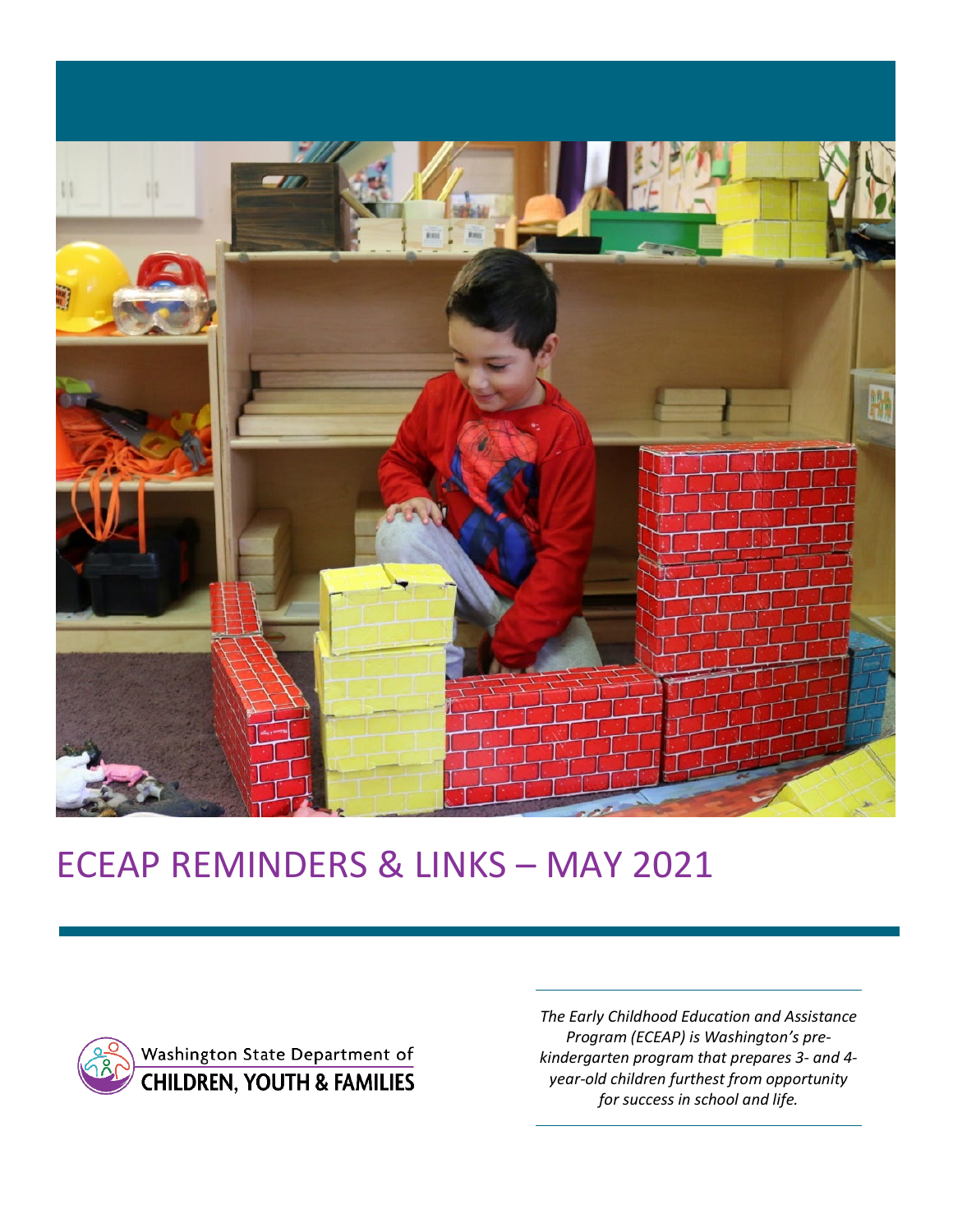# CONTENTS

#### Important Dates

**Within six months of hire and every three years thereafter:** Lead teachers must complete Teaching Strategies GOLD® inter-rater reliability certification.

**Within 90 days** from class start date, enter health screenings, well-child exams, and dental screenings in ELMS.

**June 15**: Teaching Strategies GOLD® Spring Checkpoint

## Questions?

Email questions about newsletter topics to [eceap@dcyf.wa.gov](mailto:eceap@dcyf.wa.gov) or your Continuous Quality Improvement (CQI) Specialist.

For additional information about ECEAP or the Washington State Department of Children, Youth, and Families (DCYF), please visit our Contractor [webpages.](https://www.dcyf.wa.gov/services/early-learning-providers/eceap/contractors)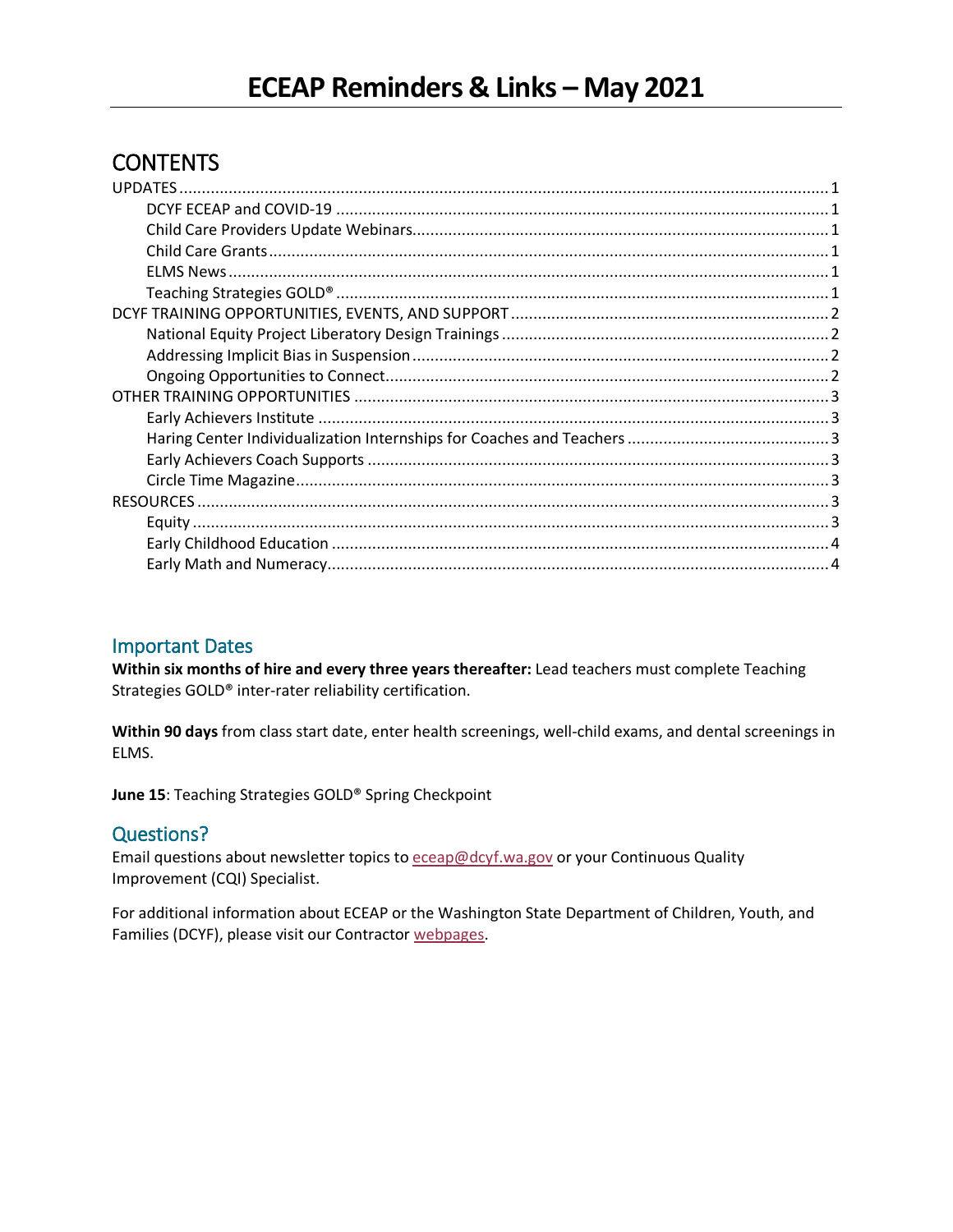# <span id="page-2-0"></span>UPDATES

## <span id="page-2-1"></span>DCYF ECEAP and COVID-19

#### New or Updated COVID-19 Resources

- U.S. Department of Education handbook on [strategies for reopening schools.](https://www2.ed.gov/documents/coronavirus/reopening.pdf?utm_content=&utm_medium=email&utm_name=&utm_source=govdelivery&utm_term=)
- Washington State Department of Health (DOH) Child Care, Youth Development, and Day Camps [guidance](https://www.doh.wa.gov/Portals/1/Documents/1600/coronavirus/DOH-OSPI-DYCF-SchoolsChildCareGuidance.pdf) with recommendations for physical distancing, cohorts, and use of sensory materials.
- DCY[F COVID-19 fact sheet](https://www.dcyf.wa.gov/sites/default/files/pubs/EPS_0032.pdf) with required and best practices guidance.
- Centers for Disease Control and Prevention (CDC) [guidance and related toolkits](https://www.cdc.gov/coronavirus/2019-ncov/community/schools-childcare/guidance-for-childcare.html) for child care programs.

#### COVID-19 Vaccine Distribution

See DOH's webpage on [COVID-19 vaccines](https://www.doh.wa.gov/Emergencies/COVID19/Vaccine) and find an appointment with the [WA COVID Vaccine Finder](https://www.covidwa.com/) or DOH [Vaccine Locator.](https://vaccinelocator.doh.wa.gov/)

#### Ongoing Communication

We will share updates and new resources when available. Please reach out to DCYF ECEAP staff with questions, concerns, and ideas. Contact [eceap@dcyf.wa.gov,](mailto:eceap@dcyf.wa.gov) your CQI Specialist, or [Karin Ganz.](mailto:karin.ganz@dcyf.wa.gov)

## <span id="page-2-2"></span>Child Care Providers Update Webinars

DCYF and DOH are hosting a webinar in English and Spanish to share updated [Child Care Guidance.](https://lnks.gd/l/eyJhbGciOiJIUzI1NiJ9.eyJidWxsZXRpbl9saW5rX2lkIjoxMDAsInVyaSI6ImJwMjpjbGljayIsImJ1bGxldGluX2lkIjoiMjAyMTA0MzAuMzk3MzU1OTEiLCJ1cmwiOiJodHRwczovL3d3dy5kb2gud2EuZ292L1BvcnRhbHMvMS9Eb2N1bWVudHMvMTYwMC9jb3JvbmF2aXJ1cy9ET0gtT1NQSS1EWUNGLVNjaG9vbHNDaGlsZENhcmVHdWlkYW5jZS5wZGYifQ.4-mh3lVbBwQ9Mqej12KfK9VmJwQ6D9qFqEA8zl4zk9Y/s/143640660/br/105666544157-l) This is a supportive place for you to ask questions, share concerns, and collaborate with us. Following the webinar, we will post the presentation along with the Q&A to our [website](https://lnks.gd/l/eyJhbGciOiJIUzI1NiJ9.eyJidWxsZXRpbl9saW5rX2lkIjoxMDMsInVyaSI6ImJwMjpjbGljayIsImJ1bGxldGluX2lkIjoiMjAyMTA0MzAuMzk3MzU1OTEiLCJ1cmwiOiJodHRwczovL2djYzAyLnNhZmVsaW5rcy5wcm90ZWN0aW9uLm91dGxvb2suY29tLz91cmw9aHR0cHMlM0ElMkYlMkZ3d3cuZGN5Zi53YS5nb3YlMkZjb3JvbmF2aXJ1cy1jb3ZpZC0xOSUyRmVhcmx5LWxlYXJuaW5nJmRhdGE9MDQlN0MwMSU3Q2RldmFudGUuZGFuaWVscyU0MGRjeWYud2EuZ292JTdDOTA1OGFjMDNhM2RkNGY0NzQwOGMwOGQ4ZTRkMTc2YzQlN0MxMWQwZTIxNzI2NGU0MDBhOGJhMDU3ZGNjMTI3ZDcyZCU3QzAlN0MwJTdDNjM3NTEwOTM1NTgyNDc1MjEzJTdDVW5rbm93biU3Q1RXRnBiR1pzYjNkOGV5SldJam9pTUM0d0xqQXdNREFpTENKUUlqb2lWMmx1TXpJaUxDSkJUaUk2SWsxaGFXd2lMQ0pYVkNJNk1uMCUzRCU3QzEwMDAmc2RhdGE9bmJzM0t2NUNFYUhhRk9DaHc3OEh5TjBSREx6bGQxZTFvRmlsRU94dVRFNCUzRCZyZXNlcnZlZD0wIn0.VdvBzF908FYDHVfYgHPhBosXGA4FcxuwEWBBSZMRayc/s/143640660/br/105666544157-l) located on the right-hand side of the page under *Child Care COVID-19 Webinars*.

#### **Child Care Providers Webinar - English**

May 10, 1 - 2 p.m. [Join Here](https://lnks.gd/l/eyJhbGciOiJIUzI1NiJ9.eyJidWxsZXRpbl9saW5rX2lkIjoxMDEsInVyaSI6ImJwMjpjbGljayIsImJ1bGxldGluX2lkIjoiMjAyMTA0MzAuMzk3MzU1OTEiLCJ1cmwiOiJodHRwczovL3dhZGN5Zi53ZWJleC5jb20vd2FkY3lmL2oucGhwP01USUQ9bTE1MTc5NmYzMDJiOWE1MTkzZTUzZTA1NDJhODBkM2JhIn0.VVsZK3aC17OJEoshN1csljNqdT0jsLz7rtrbSUp3AnI/s/143640660/br/105666544157-l) *Access Code:* 133 246 0086 *Password:* dcyf21 *Call-in Number:* 1.360.810.3022

# **Child Care Providers Webinar - Spanish**

May 10, 6 - 7 p.m. [Join Here](https://lnks.gd/l/eyJhbGciOiJIUzI1NiJ9.eyJidWxsZXRpbl9saW5rX2lkIjoxMDIsInVyaSI6ImJwMjpjbGljayIsImJ1bGxldGluX2lkIjoiMjAyMTA0MzAuMzk3MzU1OTEiLCJ1cmwiOiJodHRwczovL3dhZGN5Zi53ZWJleC5jb20vd2FkY3lmL2oucGhwP01USUQ9bWMzN2JhZmM3ZTVhMmJhYmEzZmJhYTU3MmUyOTBhNjE2In0.KV9IXJ12gNI0aljihKE4EX6b71KCDAt6nNId5UEXdI4/s/143640660/br/105666544157-l) *Access Code:* 133 909 4640 *Password:* dcyf21 *Call-in Number:* 1.360.810.3022

## <span id="page-2-3"></span>Child Care Grants

Grants are available for licensed child care providers and formal license-exempt family, friends, and neighbor (FFN) providers. The grants are not competitive and will be prioritized based on community needs. The deadline to apply is **noon on May 20**. Find more details [here.](https://www.dcyf.wa.gov/coronavirus-covid-19/early-learning/covid19-grant-spring21)

#### <span id="page-2-4"></span>ELMS News

#### 2021-2022 School Year Now Available in ELMS

Please check the ELMS' News page and this three-page summary of [Starting the New School Year in](https://www.dcyf.wa.gov/sites/default/files/pdf/Starting_the_New_School_Year_in_ELMS.pdf)  [ELMS](https://www.dcyf.wa.gov/sites/default/files/pdf/Starting_the_New_School_Year_in_ELMS.pdf) for more information.

#### <span id="page-2-5"></span>Teaching Strategies GOLD®

#### Teaching Strategies GOLD® and Creative Curriculum® Professional Development (PD)

PD resources are free for ECEAP users and accessible through teacher GOLD® accounts on the [Teaching](https://teachingstrategies.com/)  [Strategies® Homepage](https://teachingstrategies.com/) through the 2020-21 school year. Upcoming webinars and new online resources are posted in the "Messages" section after logging in.

• Product Roadmap: Introducing a New GOLD® Standard. Webinar is open to administrators and teachers: [May 24](https://teachingstrategies.zoom.us/webinar/register/WN_gpnheaAZSsOr8kpif5deWg?mkt_tok=MjkzLUhMSi03MjkAAAF8UJEzfi0U-aYZWq_GkIXyYtBrSlPbW-IWFuRxNSXTcVFa3QWoXVXa4zDvynAhuKVAHqNtmocVOwqU8KOjtJWbPTvACZlz-BKoQtlDFExt9aRE8g) at 11a.m. an[d May 27](https://teachingstrategies.zoom.us/webinar/register/WN_MqTIxFaiSjKPYnuQzAUPEg?mkt_tok=MjkzLUhMSi03MjkAAAF8UJEzfft9AuN3BPXgmNxEl4xi2naT5F3dKEyRj9lXxPs1fQzVtGEWHnOiVda1xurDC3tq_rJItN_nL1OAe3Y2uT-IbsdND6bMtmUBFMbSK6emLw) at 10 a.m.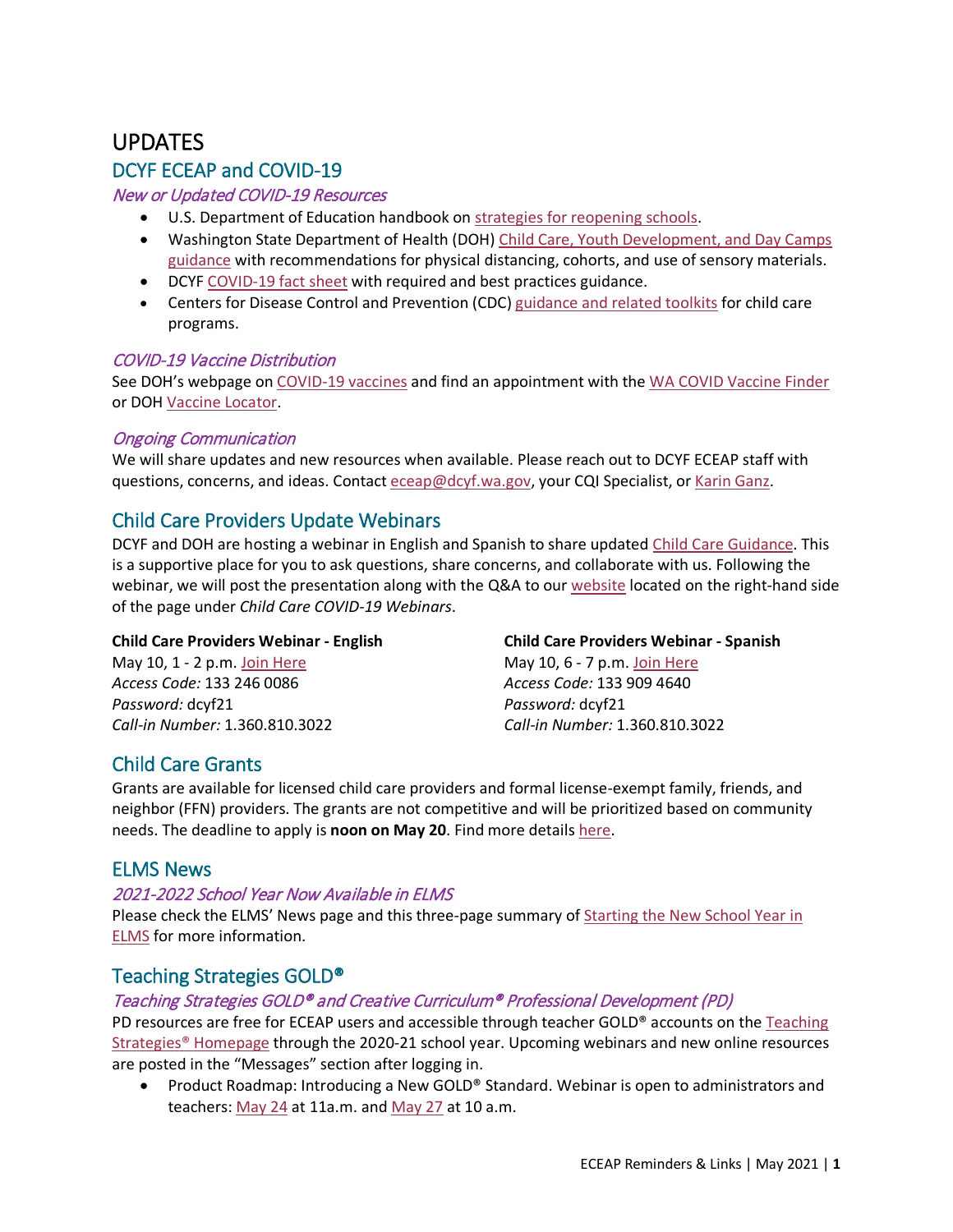• Video tutorials: [Managing Family Members in MyTeachingStrategies®,](https://teachingstrategies.force.com/portal/s/article/Video-Managing-Family-Members-in-MyTeachingStrategies?mkt_tok=eyJpIjoiT0dRNU5EWmxNVE5pTUdZNCIsInQiOiI0MDBFc2paY1NEclJsOFBNS3FpODFvWVcyakRLMVd1UTV1QXlKdFZwMHBENk1ERUlpVGFxSk9UWHJNMnArT1JJSE4xejBtZ3R4Mzd6R0d4YWFjazJ2bkRFc1dRTGJaaTJJaWNIaW9KOGhIcjdmQStHekFNWWRkQUZINlhpZkJaNSJ9) [Engaging in Two-Way](https://teachingstrategies.force.com/portal/s/article/Video-Engaging-in-Two-Way-Communication-with-Families?mkt_tok=eyJpIjoiT0dRNU5EWmxNVE5pTUdZNCIsInQiOiI0MDBFc2paY1NEclJsOFBNS3FpODFvWVcyakRLMVd1UTV1QXlKdFZwMHBENk1ERUlpVGFxSk9UWHJNMnArT1JJSE4xejBtZ3R4Mzd6R0d4YWFjazJ2bkRFc1dRTGJaaTJJaWNIaW9KOGhIcjdmQStHekFNWWRkQUZINlhpZkJaNSJ9)  [Communication with Families,](https://teachingstrategies.force.com/portal/s/article/Video-Engaging-in-Two-Way-Communication-with-Families?mkt_tok=eyJpIjoiT0dRNU5EWmxNVE5pTUdZNCIsInQiOiI0MDBFc2paY1NEclJsOFBNS3FpODFvWVcyakRLMVd1UTV1QXlKdFZwMHBENk1ERUlpVGFxSk9UWHJNMnArT1JJSE4xejBtZ3R4Mzd6R0d4YWFjazJ2bkRFc1dRTGJaaTJJaWNIaW9KOGhIcjdmQStHekFNWWRkQUZINlhpZkJaNSJ9) and [Sharing Family Activities from your Planning Calendar.](https://teachingstrategies.force.com/portal/s/article/Video-Sharing-Family-Activities-from-Your-Planning-Calendar?mkt_tok=eyJpIjoiT0dRNU5EWmxNVE5pTUdZNCIsInQiOiI0MDBFc2paY1NEclJsOFBNS3FpODFvWVcyakRLMVd1UTV1QXlKdFZwMHBENk1ERUlpVGFxSk9UWHJNMnArT1JJSE4xejBtZ3R4Mzd6R0d4YWFjazJ2bkRFc1dRTGJaaTJJaWNIaW9KOGhIcjdmQStHekFNWWRkQUZINlhpZkJaNSJ9)

#### Teaching Strategies GOLD® Technical Assistance

- Call the dedicated ECEAP GOLD*®* line at 844-854-4653 for issues like logging in and general teacher questions.
- For more significant technical issues, submit a case form to the Teaching Strategies® Support [Portal.](https://teachingstrategies.force.com/portal/s/submit-a-case)
- Email [del.wa@teachingstrategies.com](mailto:del.wa@teachingstrategies.com) with GOLD*®* issues or requests for additional portfolios. Include details such as ELMS child IDs, teacher names, and class names. You may include [elms@dcyf.wa.gov](mailto:elms@dcyf.wa.gov) as an email recipient for additional support.

# <span id="page-3-0"></span>DCYF TRAINING OPPORTUNITIES, EVENTS, AND SUPPORT

## <span id="page-3-1"></span>National Equity Project Liberatory Design Trainings

DCYF ECEAP is partnering with the [National Equity Project](https://www.nationalequityproject.org/) (NEP) to bring [Liberatory Design training](https://www.nationalequityproject.org/frameworks/liberatory-design#:%7E:text=Liberatory%20Design%20is%20an%20approach,those%20most%20impacted%20by%20oppression) to ECEAP contractors through a series of webinars and Professional Learning Communities (PLC). The first session occurred in March and the next is on May 5. Liberatory Design is an approach to addressing equity challenges and change efforts in complex systems with equity leadership habits that can be practiced in our work daily. If you would like to join beginning in May or if you have questions, please email the [ECEAP inbox](mailto:dcyf.eceap@dcyf.wa.gov) for more details.

- Training from 1 4 p.m. on May 5 and June 2.
- PLCs for training attendees on June 9, 14, and 25.

## <span id="page-3-2"></span>Addressing Implicit Bias in Suspension

The webinar series with [Dr. Rosemarie Allen,](https://www.rosemarieallen.com/biography--dr.-rosemarie-allen.html) CEO of th[e Center for Equity & Excellence](https://www.rosemarieallen.com/home.html) have concluded. These webinars will be posted soon on the [ECEAP Equity webpage.](https://www.dcyf.wa.gov/services/early-learning-providers/eceap/equity)

## <span id="page-3-3"></span>Ongoing Opportunities to Connect

Below are a variety of options to gather with DCYF ECEAP and other ECEAP contractor staff to share updates, resources, challenges, and support.

#### Next Directors Monthly Check-In

June 2 from 9-10 a.m. QRIS Administrator, Rachael Brown-Kendall, will join us to talk about Early Achievers. Please join us if you can.

#### Family Support Staff Check-ins

Third Thursday monthly. Join May 20 from 9-9:40 a.m. [here.](https://dcyf.zoom.us/j/94143055059?pwd=enJXaC9zcTNFaytnS3h6dVVWeUEzQT09)

#### Education Staff Monthly Check-ins and Webinars

Fourth Wednesday monthly. Join May 26 from 1:30-2:30 p.m. [here.](https://dcyf.zoom.us/j/89110528671?pwd=SFJEMngyMUdxYXlTMlNFRFROdGFFdz09)

## 2020-21 Mobility Mentoring® Monthly Webinars

<span id="page-3-4"></span>Direct Support Staff: [May 13, 9 a.m.](https://attendee.gotowebinar.com/register/1407197171068013583) Leads: [June 10, 9 a.m.](https://attendee.gotowebinar.com/register/8953468728929489677)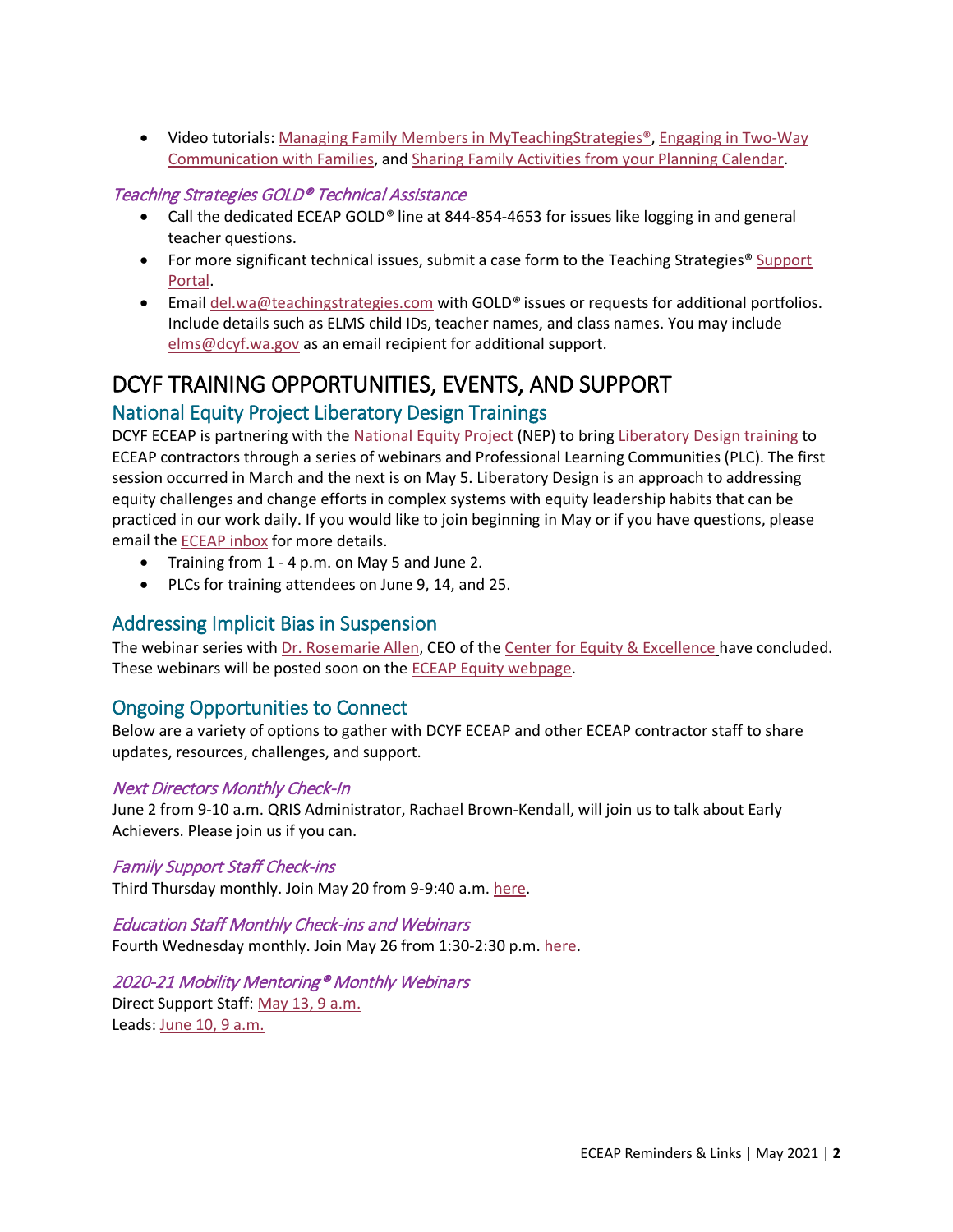# OTHER TRAINING OPPORTUNITIES

## <span id="page-4-0"></span>Early Achievers Institute

The [Early Achievers Institute,](https://cdn1-originals.webdamdb.com/13012_119722176?cache=1616097595&response-content-disposition=inline;filename=Save%2520the%2520Date%2520Institute%2520flyer03.18%2520SB.pdf&response-content-type=application/pdf&Policy=eyJTdGF0ZW1lbnQiOlt7IlJlc291cmNlIjoiaHR0cCo6Ly9jZG4xLW9yaWdpbmFscy53ZWJkYW1kYi5jb20vMTMwMTJfMTE5NzIyMTc2P2NhY2hlPTE2MTYwOTc1OTUmcmVzcG9uc2UtY29udGVudC1kaXNwb3NpdGlvbj1pbmxpbmU7ZmlsZW5hbWU9U2F2ZSUyNTIwdGhlJTI1MjBEYXRlJTI1MjBJbnN0aXR1dGUlMjUyMGZseWVyMDMuMTglMjUyMFNCLnBkZiZyZXNwb25zZS1jb250ZW50LXR5cGU9YXBwbGljYXRpb24vcGRmIiwiQ29uZGl0aW9uIjp7IkRhdGVMZXNzVGhhbiI6eyJBV1M6RXBvY2hUaW1lIjoyMTQ3NDE0NDAwfX19XX0_&Signature=JUMl9wa0zw6mbayFrdMJwBt7F2aJWHrcMGrSAH9oHulyw9KOGYRhC9fzghqtKYBWeHoagi76UrijePy5WOSXoVzMXKspd3I-HoxiPJ1g%7EzfsiPKORVGDq1I76xupCTRjowhajdBcNLvxJXFCmD5jUPDf4xkiCdxDnbdux1ziW5hidzig90pLb9kVh6JUO2Su4LcnAicyRWs%7EWEmscdS2tseE9K0Z6npdOjl9I%7EbQ71HoG7mXBRNYKE3r8SqyxQqFC-NaFrAVt4YaWpaVtCkXw2ejZPVhEOx9H0I86lSPqy1KvN7-HqogkBQ9OB32B2-C08KoUuS3%7EAObXsEl4LkLEg__&Key-Pair-Id=APKAI2ASI2IOLRFF2RHA) May 13-15, will build the capacity of educators by providing training to support resilience and well-being with an underlying goal to de-stigmatize access to mental health care. Free registration is extended to increase capacity for Washington State educators. This institute is for all early and school-age providers who serve children from birth-12 in Washington State, including, but not limited to, Early Achievers providers and will include a track for coaches. Click [here](https://cdn1-originals.webdamdb.com/13012_119722176?cache=1616097595&response-content-disposition=inline;filename=Save%2520the%2520Date%2520Institute%2520flyer03.18%2520SB.pdf&response-content-type=application/pdf&Policy=eyJTdGF0ZW1lbnQiOlt7IlJlc291cmNlIjoiaHR0cCo6Ly9jZG4xLW9yaWdpbmFscy53ZWJkYW1kYi5jb20vMTMwMTJfMTE5NzIyMTc2P2NhY2hlPTE2MTYwOTc1OTUmcmVzcG9uc2UtY29udGVudC1kaXNwb3NpdGlvbj1pbmxpbmU7ZmlsZW5hbWU9U2F2ZSUyNTIwdGhlJTI1MjBEYXRlJTI1MjBJbnN0aXR1dGUlMjUyMGZseWVyMDMuMTglMjUyMFNCLnBkZiZyZXNwb25zZS1jb250ZW50LXR5cGU9YXBwbGljYXRpb24vcGRmIiwiQ29uZGl0aW9uIjp7IkRhdGVMZXNzVGhhbiI6eyJBV1M6RXBvY2hUaW1lIjoyMTQ3NDE0NDAwfX19XX0_&Signature=JUMl9wa0zw6mbayFrdMJwBt7F2aJWHrcMGrSAH9oHulyw9KOGYRhC9fzghqtKYBWeHoagi76UrijePy5WOSXoVzMXKspd3I-HoxiPJ1g%7EzfsiPKORVGDq1I76xupCTRjowhajdBcNLvxJXFCmD5jUPDf4xkiCdxDnbdux1ziW5hidzig90pLb9kVh6JUO2Su4LcnAicyRWs%7EWEmscdS2tseE9K0Z6npdOjl9I%7EbQ71HoG7mXBRNYKE3r8SqyxQqFC-NaFrAVt4YaWpaVtCkXw2ejZPVhEOx9H0I86lSPqy1KvN7-HqogkBQ9OB32B2-C08KoUuS3%7EAObXsEl4LkLEg__&Key-Pair-Id=APKAI2ASI2IOLRFF2RHA) for more information.

## <span id="page-4-1"></span>Haring Center Individualization Internships for Coaches and Teachers

Haring Center Individualization Internships were extended to include teachers who have an Early Achievers Coach. The two-day virtual internship focuses on individualization and inclusion of children with different learning and behavioral needs into early learning and care settings. Explore strategies to deepen support of social-emotional learning and addressing challenging behavior for young children with disabilities and for those who learn differently.

[Register](https://docs.google.com/forms/d/e/1FAIpQLScC4-VghkVGlWPJhf9c9JuiuQaSe_xnzYXZQtG6xAEWCINtIw/viewform) for two-day internships on May 11-12, May 18-19, and May 25-26. The Haring Center also offers follow up mini sessions for internship participants with additional content on behavior and building partnerships with families. Join mini sessions on May 13 and 27. Email [Phoebe Yeung](mailto:pcyeung@uw.edu) for more information.

## <span id="page-4-2"></span>Early Achievers Coach Supports

Early Achievers is partnering with UW Cultivate Learning and Child Care Aware of WA to offer weekly webinars for coaches. Learn how to navigate the Early Achievers Revisions as we move to the early adopter phase in the spring. Past webinars featured the Coaching Companion, Early Achievers Program Profile, Records Review, and Coaching Cycles. Webinars are recorded and posted in Coaching Companion. Weekly webinar links are emailed to coaches. Emai[l ECEAP@dcyf.wa.gov](mailto:ECEAP@dcyf.wa.gov) to be added to the coach mailing list.

## <span id="page-4-3"></span>Circle Time Magazine

Visit [Circle Time Magazine,](https://cultivatelearning.uw.edu/circle-time-magazine/) an accessible, friendly, and fun professional development web series focused on early learning in action.

# <span id="page-4-4"></span>**RESOURCES**

## <span id="page-4-5"></span>**Equity**

## Creating a Welcoming Early Childhood Program for LGBT-Headed Families

Explore this [collection of resources](https://eclkc.ohs.acf.hhs.gov/family-engagement/article/creating-welcoming-early-childhood-program-lgbt-headed-families) from the Head Start Early Childhood Learning and Knowledge Center to learn ways to enhance relationships with parents who identify as lesbian, gay, bisexual, or transgender (LGBT). Directors, teachers, providers, and parents will find information and strategies to create an early childhood setting that is welcoming and inclusive, build staff professionalism, and engage all families in your program.

#### Reflecting on Anti-Bias Education in Action: The Early Years

In this [new film](https://www.antibiasleadersece.com/the-film-reflecting-on-anti-bias-education-in-action/) from Anti-Bias Leaders In Early Childhood Education, you can watch vignettes of antibias strategies in classroom settings interspersed with teachers reflecting on their practices. The film shifts the focus away from the discussion of experts and on to the voices of teachers committed to